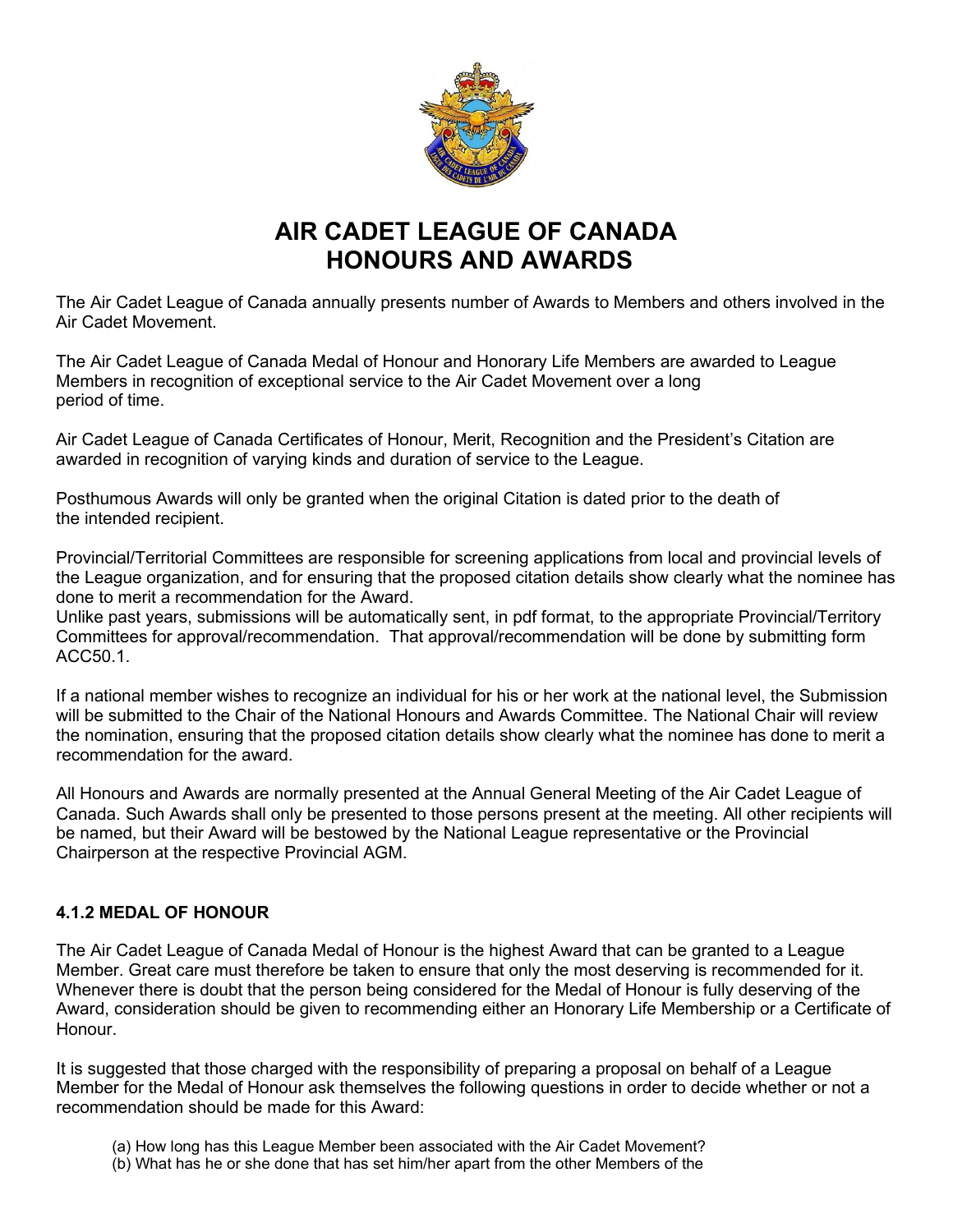League, and which contribution is considered to be above and beyond that which might be expected of any devoted Member? (c) Regardless of the offices held, has the Member rendered outstanding services to the League which has set him or her apart from other Members of the League? (d) Has this Member made an unusual personal sacrifice of his or her time, or professional talents, which has brought great credit to the League, or which has enhanced the prestige of Air Cadets within the community? (e) Has he or she rendered services to Air Cadets so much above those rendered by any another Member that it is felt that only by granting of the League's highest Award can these services be fully recognized.

### **4.1.3 HONOURARY LIFE MEMBER**

This award reflects a great honour on the colleague who has given long, faithful and meritorious service. It is a dimension above the level of merit recognized by the Certificate of Honour. In addition, a colleague could be considered for Honorary Life Member title before being considered for the Medal of Honour, because the degree of service rendered to the League need not have been of such a high order as for the Medal of Honour.

#### **4.1.4 PRESIDENT'S CITATION**

The President's Citation is an Award that can be made to a Member of the Air Cadet League of Canada for continuous meritorious service, but who has already been recognized by the Air Cadet League as a recipient of the Certificate of Honour. The Award may also be made to a Member who has been nominated for a Medal of Honour one or more times but has not been a recipient of the Award.

The President's Citation should be used to recognize a Member's extraordinary contribution above that which earned him the Certificate of Honour or a nomination for the Medal of Honour. The President's Citation can also be awarded to a non-League person for significant contribution to the Air Cadet Movement.

Nominations for the President's Citation can be made by any Member of the League at the National, Provincial or Local Levels. Recipients of the President's Citation may receive more than one President's Citation and will continue to be eligible for nomination for the Medal of Honour.

This Award is normally reserved for civilian personnel, but in special circumstances may be awarded to Military personnel or to supporting organizations

#### **4.1.5 CERTIFICATE OF HONOUR**

Certificates of Honour may be issued in conjunction with any of the other Awards in recognition of outstanding service or may be issued as a separate Award by the National Honours and Awards Committee. Certificates of Honour may be awarded only to Members of the Air Cadet League of Canada.

This Award is for persons at the National, Provincial or Local levels, when it is desired to honour a person for exemplary service which is considered to be above that which might be expected of a Member or Officer, and yet which is not considered to warrant a recommendation for either a Honorary Life Membership or the Medal of Honour.

Certificates of Honour are also a useful means of recognizing services rendered to the League by a Member over an extended period of time.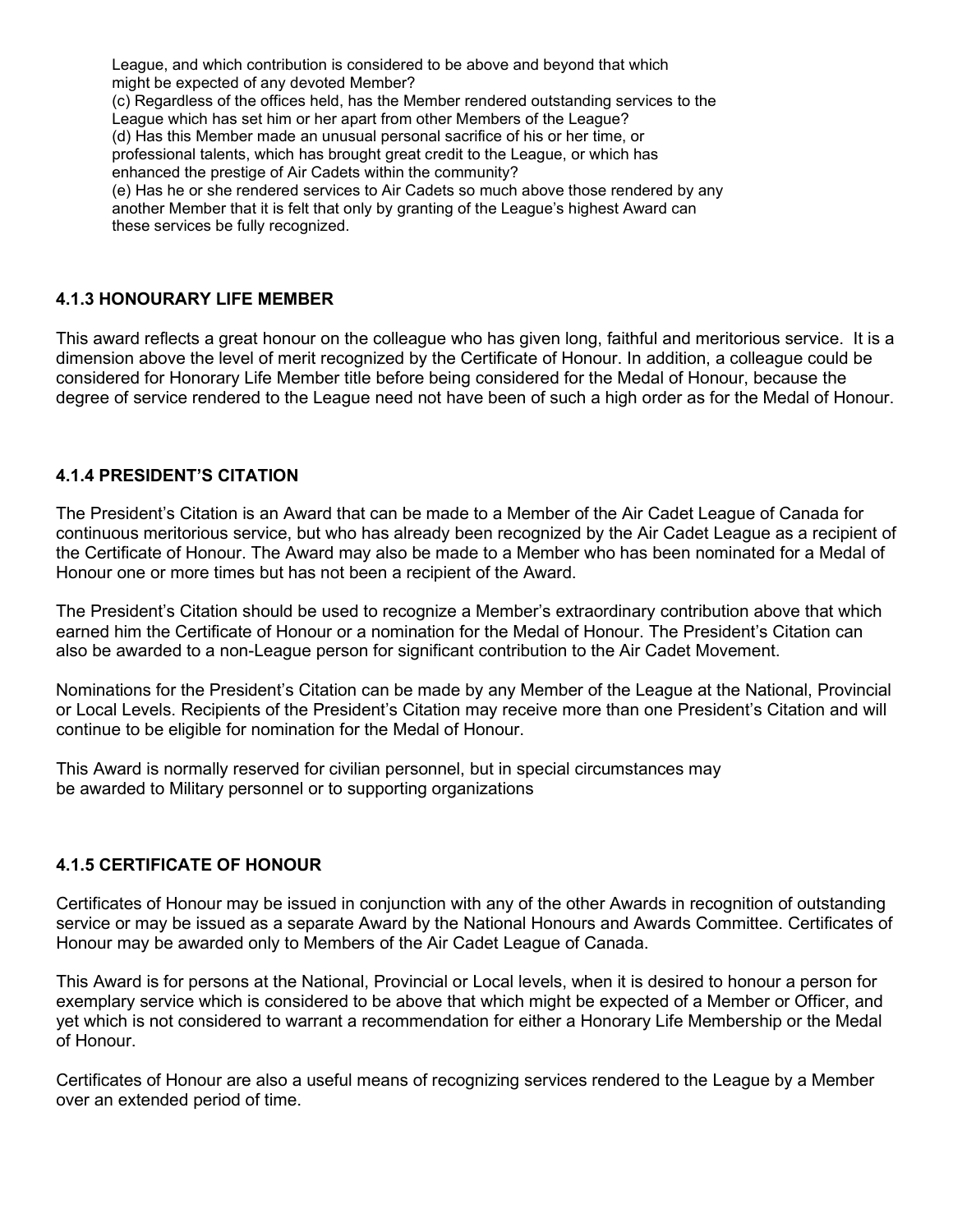## **4.1.6 CERTIFICATE OF MERIT**

Certificates of Merit may be issued to Members of the Air Cadet League of Canada in recognition of meritorious service to the League. The Honours and Awards Committee may issue them in conjunction with other Recognition Awards, or as a separate Award.

This Award is for persons at the National, Provincial or Local levels when it is desired to recognize a person for meritorious service over a relatively brief period or for a specific project or contribution, but where such service is not considered to warrant a higher award. This Award is reserved for League members only.

A Member of the League can be nominated for a second Certificate of Merit, providing that the second Certificate reflects the individual's involvement in a new or different project or initiative.

# **4.1.7 DIRECTOR OF THE YEAR**

In 1953, the Department of National Defence instituted the Director of the Year scroll. Since that time, it has been presented annually to a Member of the Air Cadet League of Canada in appreciation for the meritorious manner in which the person has stimulated interest in the Air Cadet Movement through service to the Royal Canadian Air Cadets.

## **4.1.9 AIR CADET LEAGUE LONG SERVICE MEDAL**

The Air Cadet League of Canada Long Service Medal is available to an individual who has provided ten years or more of volunteer service to the Air Cadet League. This service can be at the local level (Squadron Sponsoring Committee), Provincial level, National level, or any combination of the three. The 10 years of volunteer service do not have to consecutive or with the same Squadron / Provincial Committee. A bar is available for each subsequent 10-year time frame. A silver bar will be presented at 20 and 30 years of service. A gold bar will be presented at 40 years of service and beyond.

Nomination for this medal is normally made using League Form ACC63. The application can be completed by the individual or by another individual on behalf of the applicant. The completed application is submitted to the provincial Committee in the jurisdiction where the recipient is currently living. The Chair of the provincial Honours and Awards Committee (or designate) is the approving and issuing authority for the medal.

Applications for individuals who serve at the national level will be submitted to the National Honours and Awards Committee through the National Office. Applications for the Air Cadet League of Canada Long Service Medal can be made at any time.

### **5.7.1 OFFICER OF THE YEAR**

The Air Cadet League of Canada Officer of the year Award is to recognize a Canadian Forces Officer for outstanding service to the League. Although any Canadian Forces Officer may be considered, such consideration is focused on Members of the Cadet Instructor Cadre (CIC). The award may be issued in conjunction with any of the other Awards, or it may be issued as a separate Award by the National Honours and Awards Committee.

This Award is for an individual who serves in support of the Canadian Cadet Movement at the National, Provincial or Local level, when it is desired to honour such a person for service that is considered to be above that which might normally be expected of a Member of the Canadian Forces in its CIC component.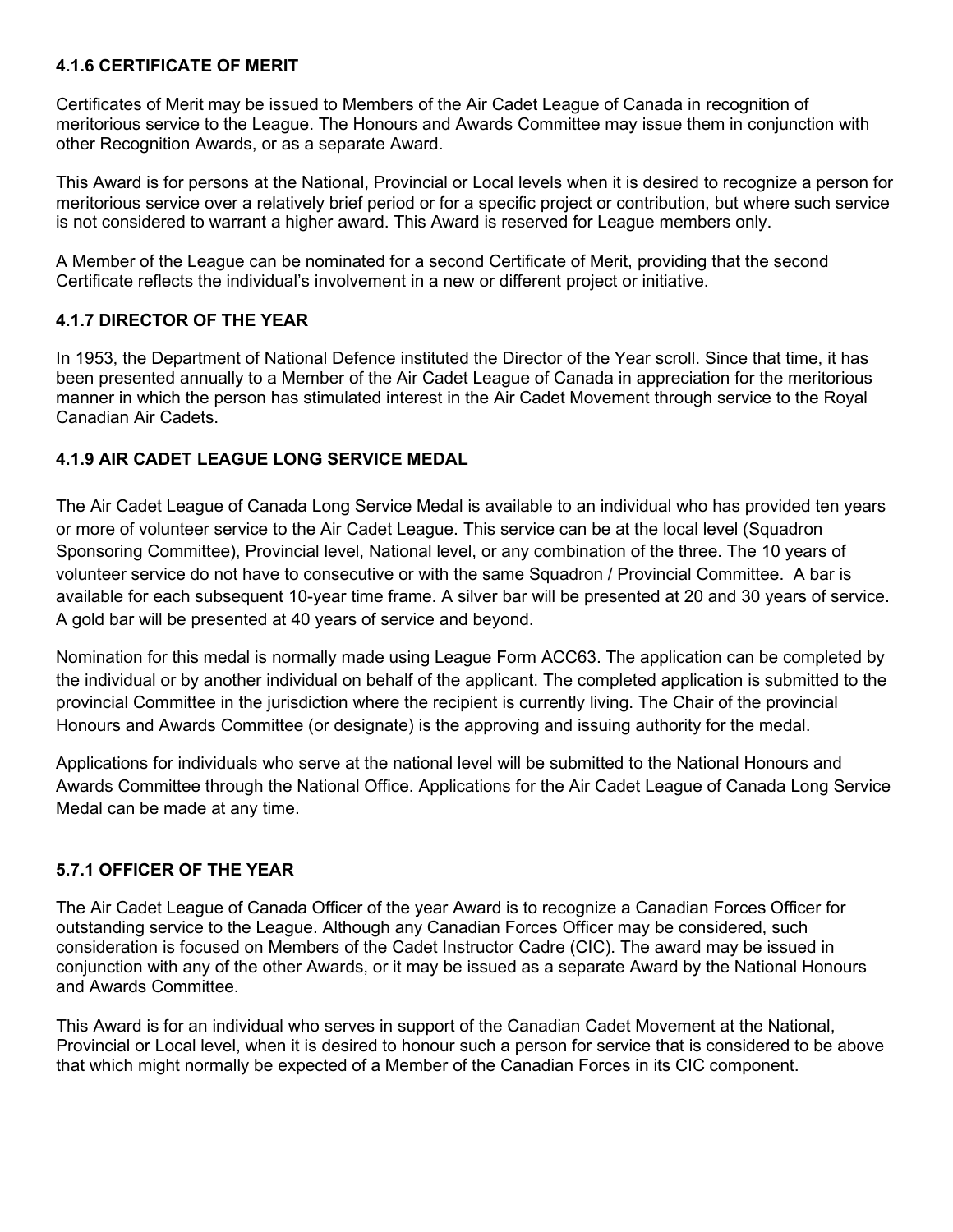## **5.7.2 CERTIFICATE OF RECOGNITION**

The Certificate of Recognition has been instituted for presentation to Canadian Forces Personnel and for other persons or organizations that have provided outstanding service to the Air Cadet League of Canada.

Although any Canadian Forces Officer may be considered, such consideration is primarily focused on Members of the Cadet Instructor Cadre (CIC). The Award may be issued in conjunction with any of the other Awards, or it may be issued as a separate Award by the National Honours and Awards Committee.

This Award is for an individual who may have made a unique, but important and significant contribution that has benefited Air Cadets specifically, and the Air Cadet Movement overall. It can also be used to recognize and acknowledge an outstanding one-time service to the League as a result of a request for such service from the League.

# **5.8.2.8 PRESIDENTIAL CERTIFICATES**

Presidential Certificates will be awarded to Squadrons and individuals based on accomplishments and service to the Air Cadet League.

Again this year, the Air Cadet League President, Ms. Hille Viita, has chosen to dedicate the Presidential Certificate to recognize the efforts of the Squadron Staffs and Sponsoring Committees in providing creative and innovative programs to keep cadets engaged during the Covid-19 Pandemic.

Sponsoring Committee Chairs can apply by submitting the ACC50 as well as a detailed description, in the Substantiation for proposed award field, of the creative and innovative programs they have developed to keep air cadets interested and involved during these difficult and challenging times.

# **Some suggestions when completing the ACC50 form**

 $\sqrt{2}$  Complete and submit the form electronically. The information entered directly onto the ACC50 form and then saved. (digital signature accepted)<br>The submission will automatically: 1) go to ACL HQ

The submission will automatically:

2) go to Provincial/Territory Chair for approval/recommendation

✓ National members who nominate national members for service at the national level will be forwarded to the National ACL Honours and Awards Committee Chair for approval/recommendation.

✓ Once the Provincial/Territory Chairs or the H&A Committee Chair receive submissions, they are to complete the ACC50.1 online form approving or recommending submissions.

✓ Make sure that you provide enough information in the Substantiation Section to assist the committee members in making their final recommendations.

✓ Take particular care when preparing the citation**.** It will be published in the awards souvenir booklet for the AGM as well as affixed to the back of the award. It will also be read out during the actual AGM presentation for the recipients in attendance. Please keep it to 100-150 words.

 $\sqrt{15}$  If you don't know if an individual or organization has previously received a national award, please check the master Record of Awards and Award Recipients lists published on our website: <https://aircadetleague.com/for-members/awards/for-members/>